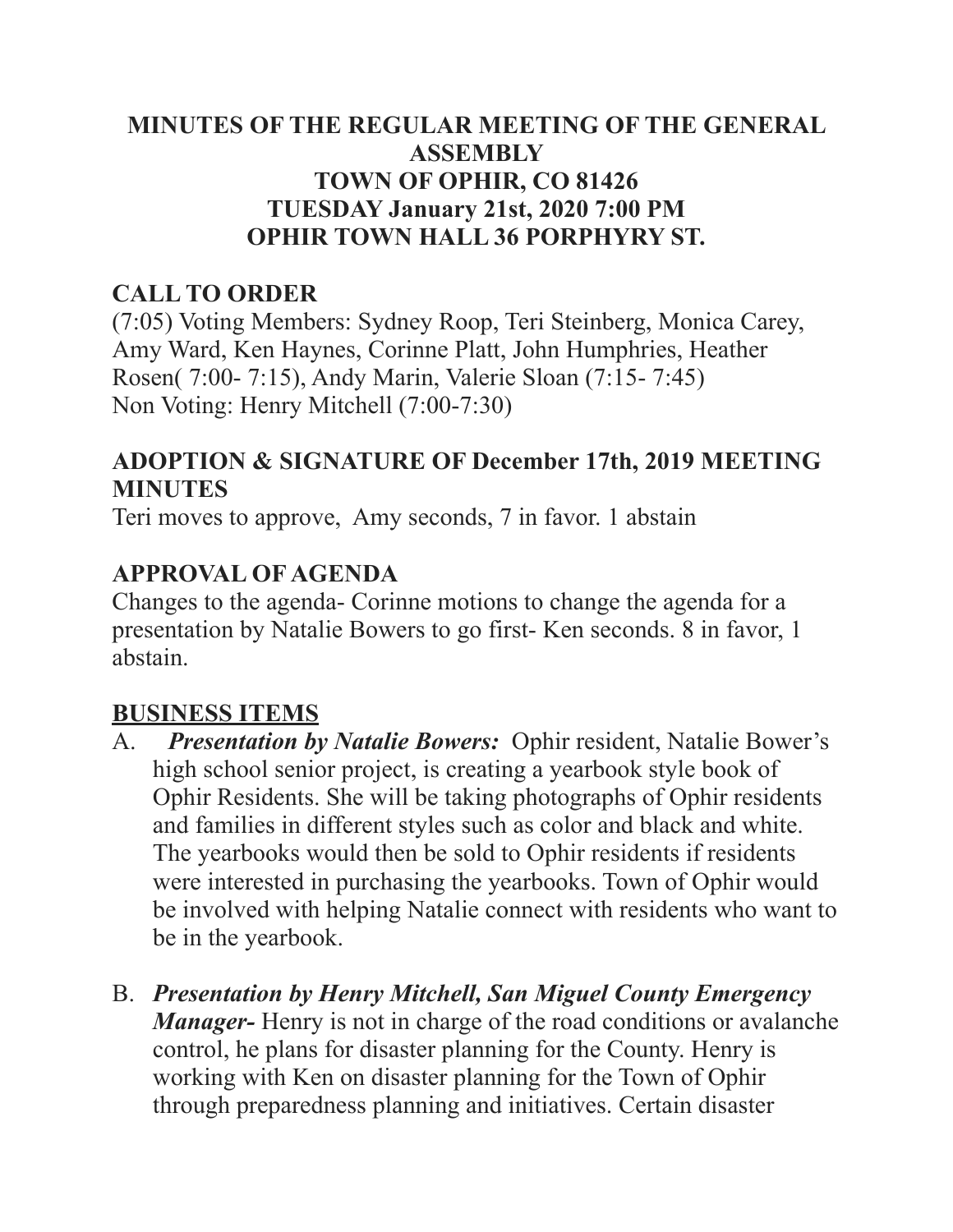scenarios for Ophir would be wildfires in the summer and large scale avalanches in the winter. Roles have been delegated to Town of Ophir staff. Town of Ophir is working with Henry to implement systems of organization, alert warning systems, possibly evacuation scenarios. Henry is hoping to eventually have a "evacuation drill" for Ophir residents, with residents getting in cars and evacuating the Town, this event tentatively being planned for sometime in the spring. Having a preparedness list for Town of Ophir residents and instilling a sense of self-reliance in regard to disaster planning. Go to the San Miguel County website and emergency planning tab for lists. Street signs for all streets in Ophir? Alert warning- possibly installing a siren system?

C. *Election of Town Staff: Mayor, Clerk, Treasurer, P&Z Members: Two Full- Time, One Alternate Seat-* Amy nominates Corinne as Mayor, Teri seconds 8 in favor. 1 abstain. Corinne nominates Sydney for Clerk, Monica seconds, 8 in favor. 1 abstain. Valerie nominates Cindy Wyszynski for Treasurer. Monica seconds, 9 in favor. Amy nominates Mark Rikkers for a full time planning and zoning seat, Teri seconds, 9 in favor. Amy nominates Valerie Sloan for a full time seat, Teri seconds. 8 in favor. Amy nominates Janice Gerona for an alternate seat on P&Z, Corinne seconds, 9 in favor. Amy nominates Alison Snyder to take Valerie Sloan's alternate seat, Corinne seconds, 9 in favor.

C. *2nd Reading of Ordinance 2019-4, Approval of Town Manager Contract*- There is discussion on Ken's job performance over the past year with positive reviews from the GA. Monica motions to approve, Amy seconds, 7 in favor.

D. *2nd Reading of Ordinance 2019-5, Approval of Agreement with Ground Pounder, LLC for Street and Town Owned Utility Infrastructure Maintenance and Improvements from January 1st, 2020 to December 31st, 2020*- Monica motions to approve, Teri seconds, 7 in favor.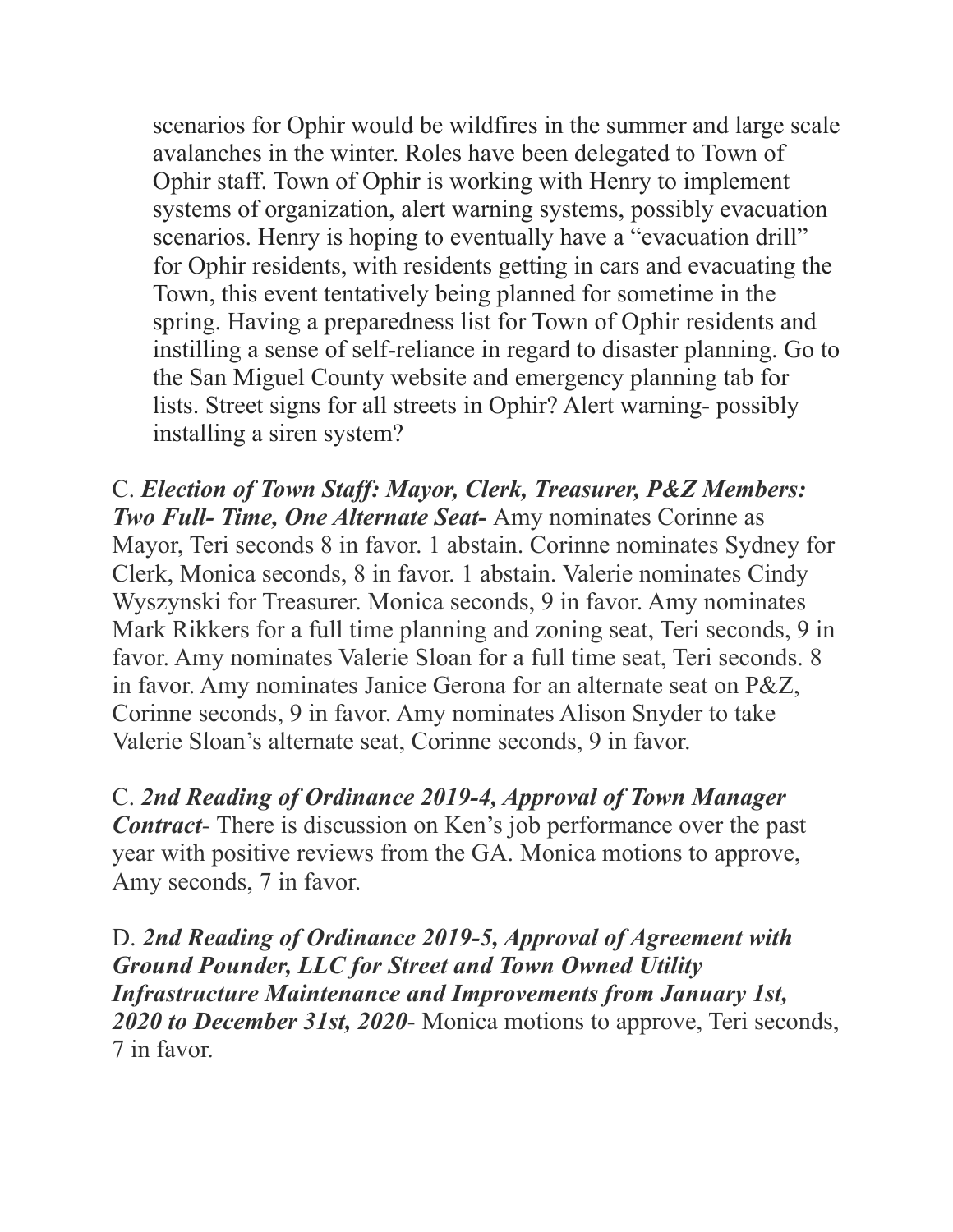E. *1st Reading of Ordinance 2019-6, Approval of Agreement with Bee Happy Lands for Weed Management Services*- Monica motions to approve the amendments that the OEC has made to Ordinance 2019-6, Amy seconds, 8 in favor. The changes are "Whereas Town of Ophir has need for contracted organic weed management service" TO "Whereas, Town of Ophir has need for contracted organic weed management service to include but not limited to, management of toad flax, oxeye daises, non-native thistles, non-native mustards, scentless chamomile and white top and…" "Two Weed Mitigation Sessions" TO "Two Weed Mitigation Sessions ( spring and fall, inclusive of June and mid August) This will be budgeted between Open Space and Parks funds. There will be outreach to vacant lot homeowners when noxious weeds are getting out of hand on residential owned lots. Possibility of a community day in Ophir with education on what noxious weeds look like so residents can pull them in their yards and eradicate the weeds before they get out of hand in the summer. Monica motions to approve Section 2 for weed mitigation for 3 days out of the year, Corinne seconds, 8 in favor.

# F. *Reading and Approval of Resolution 2020-1, Resolution for Exemption from Audit*-This is a yearly thing that Ophir does. Ophir's

budget is below \$750,000 yearly. Ken motions to table until the February GA Meeting, Corinne seconds, 8 in favor.

# G. *Update on Tri-County Generation and Transmission*

Tri-State announces retirement of all coal generation in Colorado and New Mexico, closures will result in 100% reduction of coal emissions in Colorado and New Mexico while increasing Tri-State's competitiveness with cleaner portfolio.

## **5. STAFF REPORTS**

*Corinne- Mayor-* Communication with County Commissioners in the state of the road. It's been in pretty good condition, they have been getting a little too crazy with getting down to the dirt and destroying vegetation on the sides of the road. San Miguel County Work session happening on February 19th @ 12:00PM.